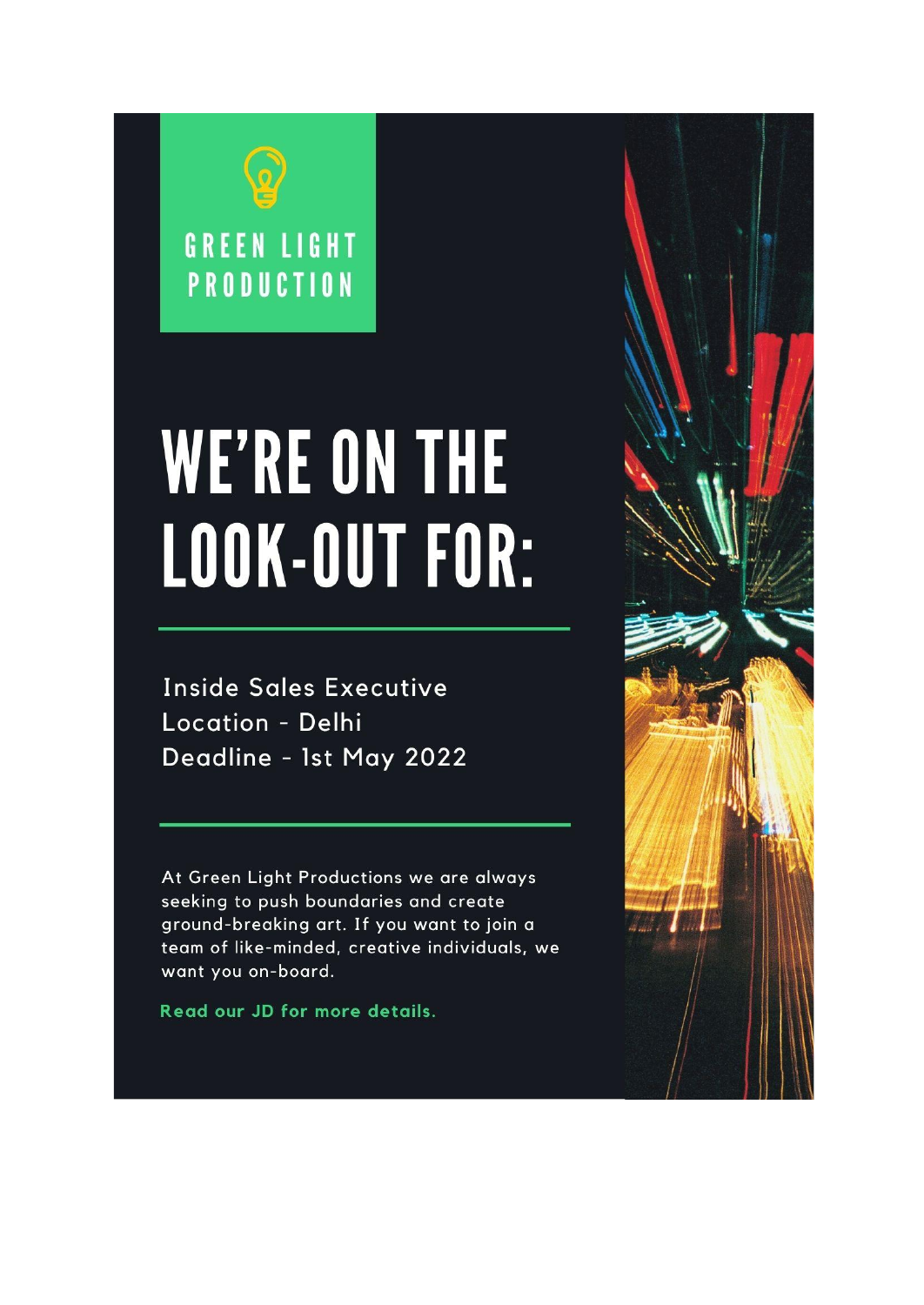# **About the Company**

Green Light Productions is a leading technology company, creating student-friendly digital learning solutions and keeping pace with globalization and technology in education. We have been in the market for the last 4 years operating different verticals in PAN India.

# **Company Info**

Address - Plot 95B, Urmilla Business Park, GL Tower, Sector -136 Noida

### **Inside Sales Executive:** *Salary (As per market standards/candidate profile) Green Light Productions*

### **Job brief**

We are looking for a competitive Inside Sales Executive to help us build up our business activities.

Your responsibilities include discovering and pursuing new sales prospects, negotiating deals, and maintaining customer satisfaction. If you have excellent communication skills and feel comfortable reaching out to potential customers to demonstrate our services and products through email and phone, we'd like to meet you.

Ultimately, you'll help us meet and surpass business expectations and contribute to our company's rapid and sustainable growth.

# **Responsibilities**

- Conduct market research to identify selling possibilities and evaluate customer needs
- Actively seek out new sales opportunities through cold calling, networking, and social media
- Set up meetings with potential clients and listen to their wishes and concerns
- Prepare and deliver appropriate presentations on products and services
- Create frequent reviews and reports with sales and financial data
- Ensure the availability of stock for sales and demonstrations
- Participate on behalf of the company in exhibitions or conferences
- Negotiate/close deals and handle complaints or objections
- Collaborate with team members to achieve better results
- Gather feedback from customers or prospects and share it with internal teams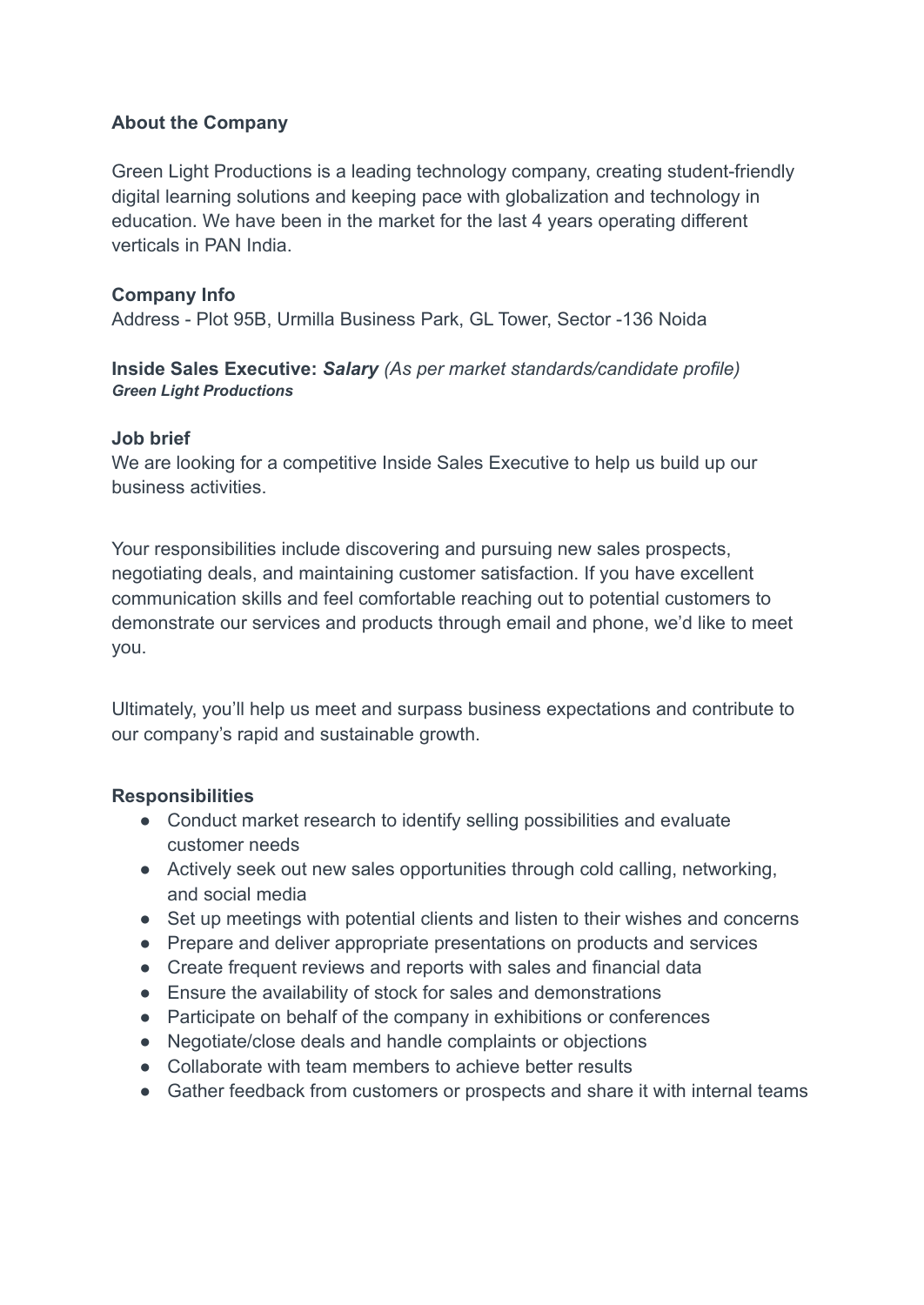### **Requirements and skills**

- Proven experience as a Sales Executive or relevant role
- Proficiency in English
- Excellent knowledge of MS Office
- Hands-on experience with CRM software is a plus
- Thorough understanding of marketing and negotiating techniques
- Fast learner and passion for sales
- Self-motivated with a results-driven approach
- Aptitude in delivering attractive presentations
- High school degree

### **Perks and Benefits**

Get a chance to work in a dynamic funded startup with a chance to grow, learn, and expand at a faster pace. 5 days work week, including national holidays. You will enjoy the working environment we have built to ensure organizational growth along with employee work satisfaction and professional development

**Apply here - [www.gl.com](http://www.gl.com) Contact email - hr@gl.com**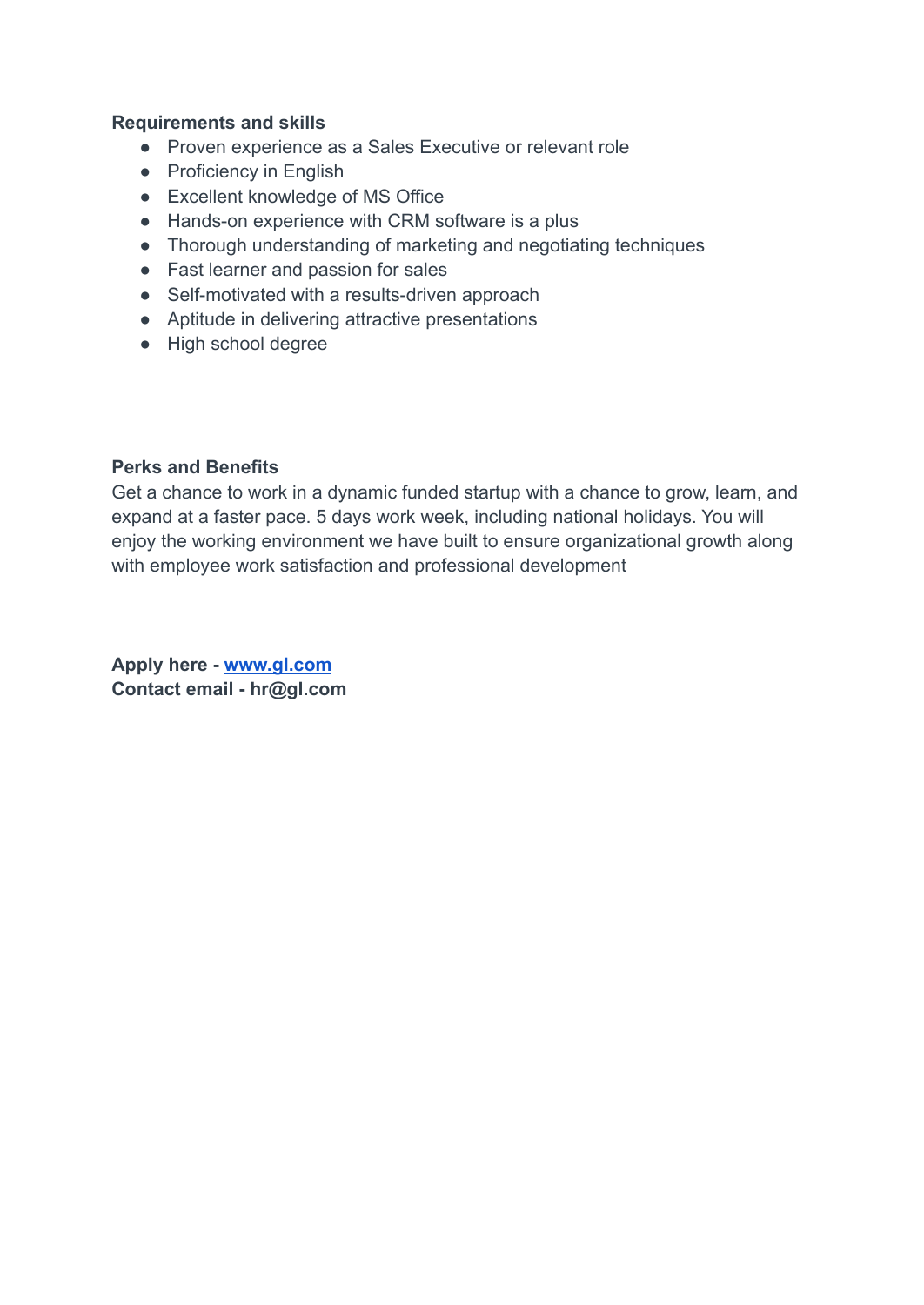# NOW HIRING DO YOU HAVE **WAHT IT TAKES TO** LEAD?

**SPEED** 

WE ARE LOOKING FOR INDUSTRY LEADERS TO JOIN OUR TEAM!

Responsible for leading our team, initiating new activities, overlooking operations, marketing, and other department. Ensuring meeting our growth charts.

**READ OUR JD FOR MORE DETAILS**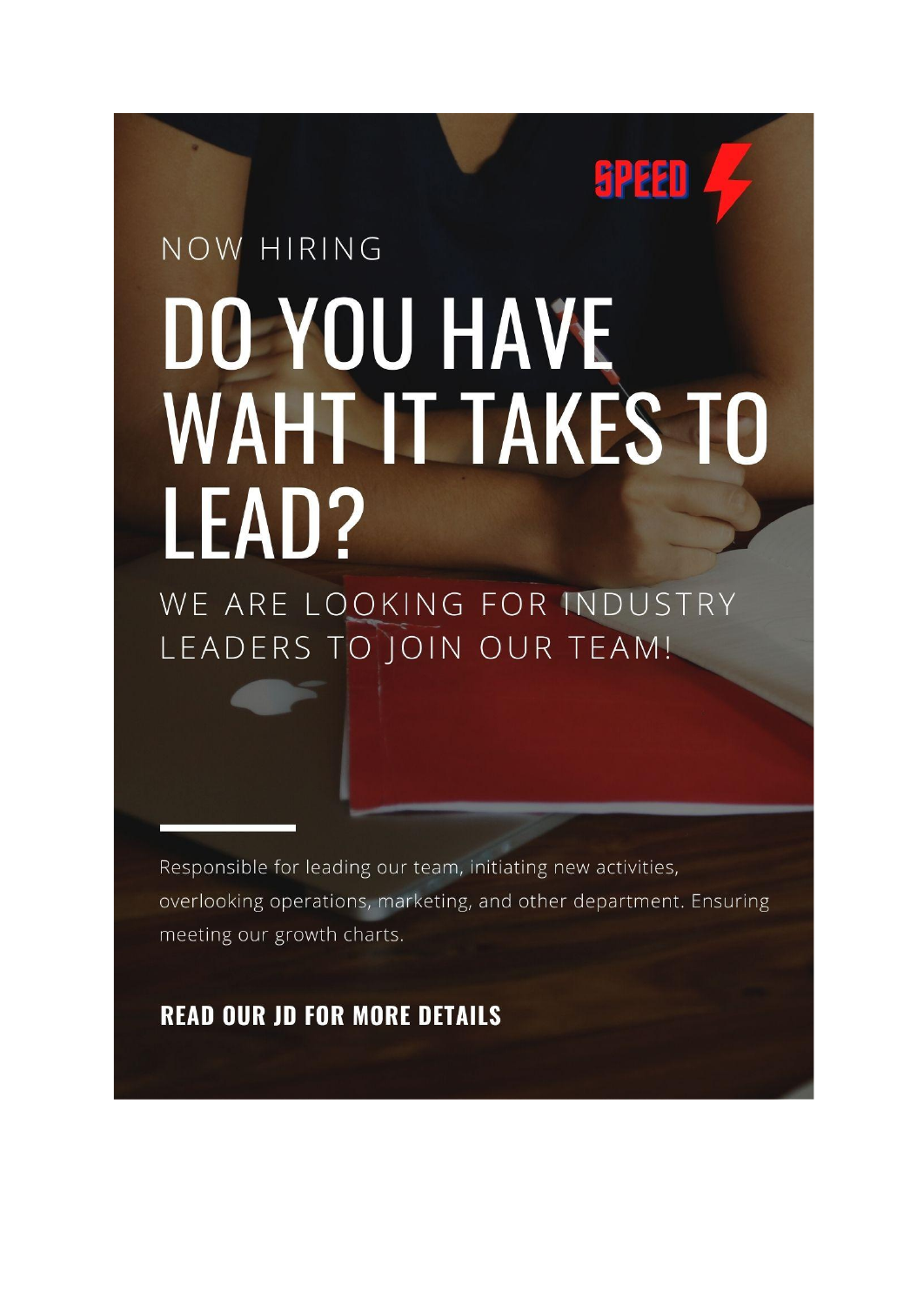### **About the Company**

Speed is a leading 4 wheeler servicing company, the first of its type in India to build a customer-centric experience. We received our first round of funding last year, we are now looking to scale to every state in India by the end of the next financial year.

### **Company Info**

Address - Plot 96B, Urmilla Business Park, Speed Tower, Sector -136 Noida

### **CEO:** *Speed Auto Co*

### **Job brief**

**We are looking for an experienced Chief Executive Officer or CEO to supervise and control all strategic and business aspects of the company. You will be the first in command in the company and responsible for giving the proper strategic direction as well as creating a vision for success. To thrive as a CEO you must be a prudent manager and an inspiring leader. The ideal candidate will have a business mindset and will be able to see the "big picture" in a variety of settings. They will take action to enhance the company's cash flow while keeping the human factor in perspective. The goal is to drive the company's development and guide it towards long-term success.**

### **Responsibilities**

- **● Develop high-quality business strategies and plans ensuring their alignment with short-term and long-term objectives**
- **● Lead and motivate subordinates to advance employee engagement develop a high performing managerial team**
- **● Oversee all operations and business activities to ensure they produce the desired results and are consistent with the overall strategy and mission**
- **● Make high-quality investing decisions to advance the business and increase profits**
- **● Enforce adherence to legal guidelines and in-house policies to maintain the company's legality and business ethics**